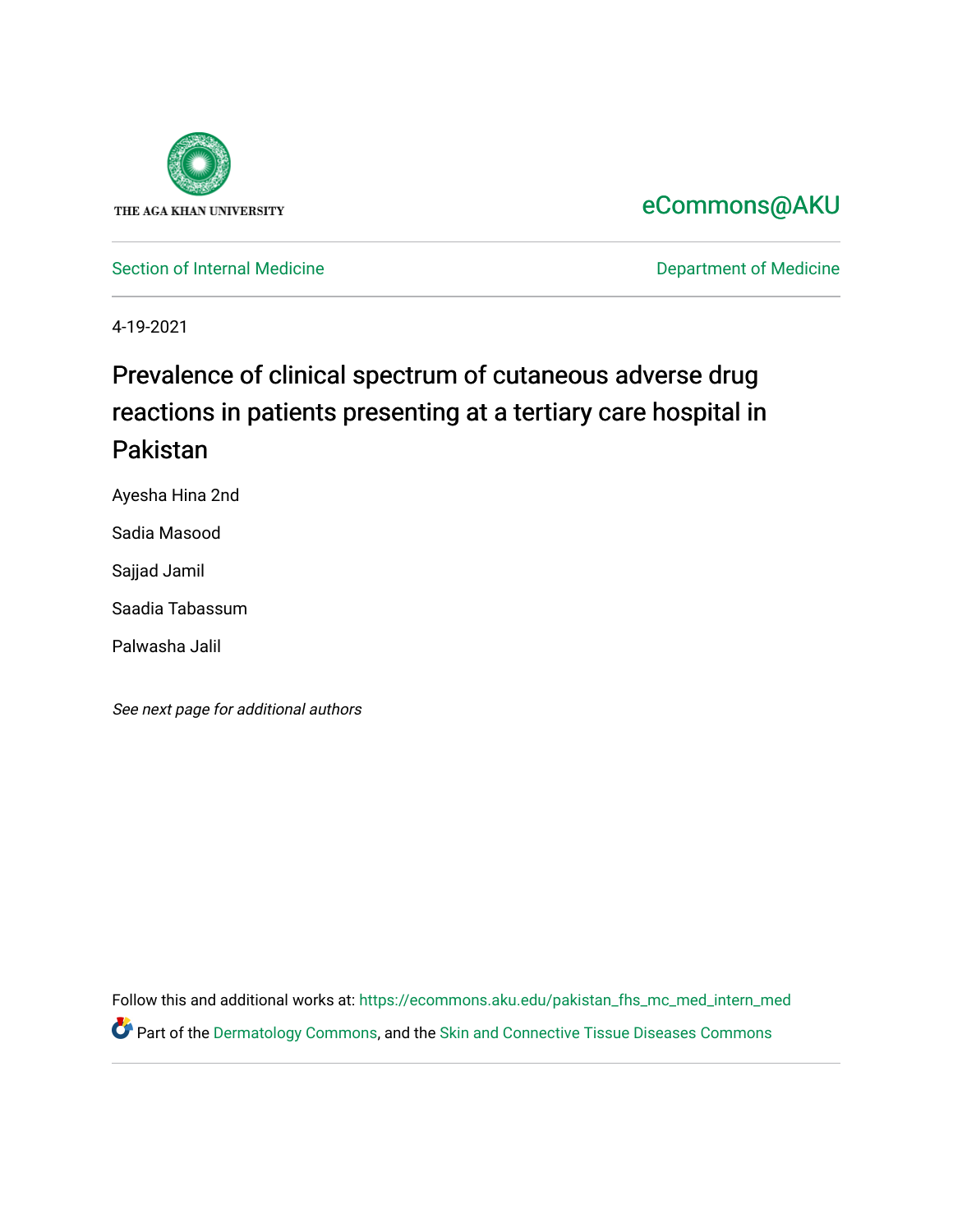### Authors

<span id="page-1-0"></span>Ayesha Hina 2nd, Sadia Masood, Sajjad Jamil, Saadia Tabassum, Palwasha Jalil, and Unzela Ghulam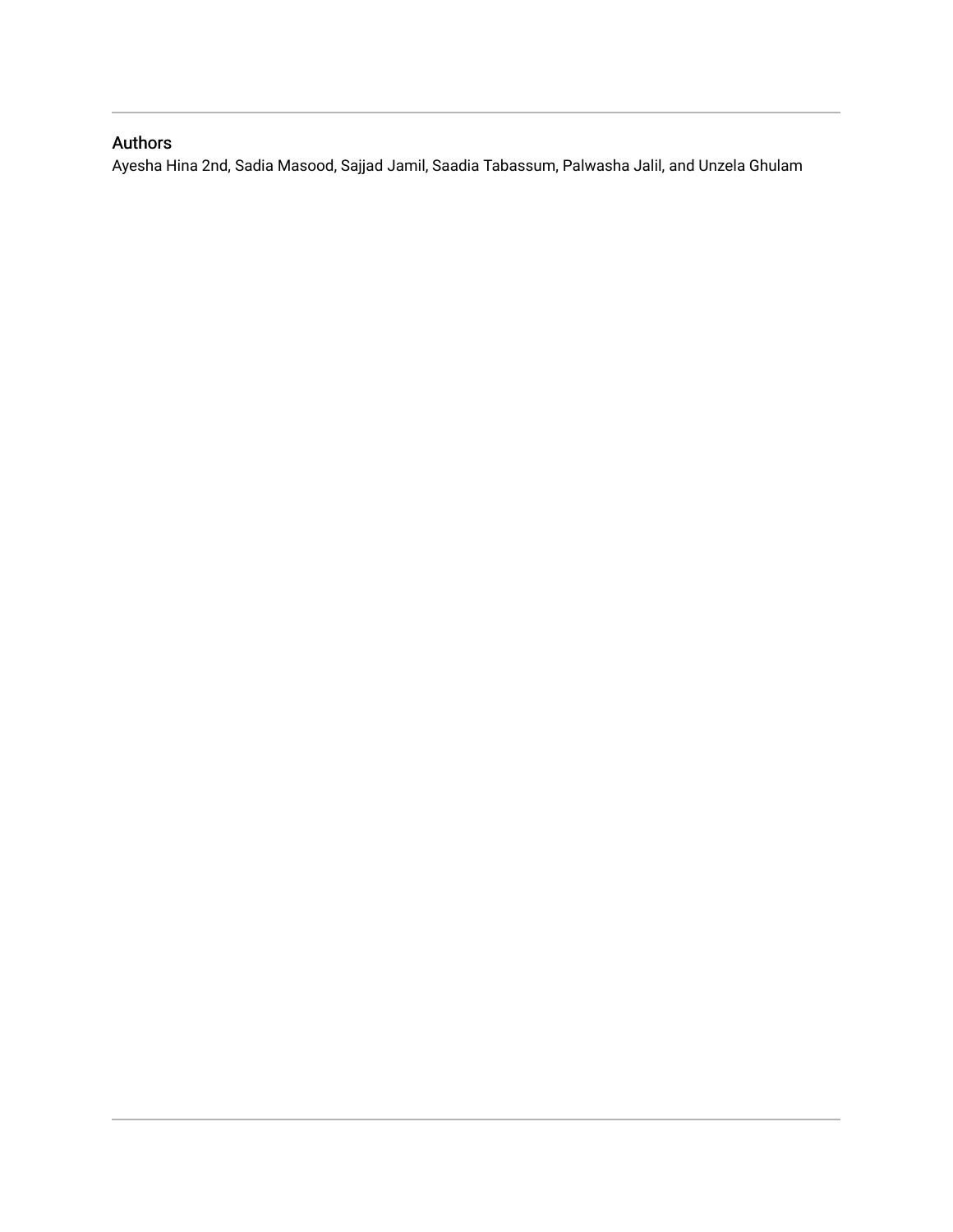## **Prevalence of Clinical Spectrum of Cutaneous Adverse Drug Reactions in Patients Presenting at a Tertiary Care Hospital in Pakistan**

<span id="page-2-0"></span>[Ayesha](https://www.cureus.com/users/184878-ayesha-hina-ii) Hina II  $^1$  , Sadia [Masood](https://www.cureus.com/users/184499-sadia-masood)  $^1$  , [Sajjad](https://www.cureus.com/users/151290-sajjad-jamil) Jamil  $^2$  , Saadia [Tabassum](https://www.cureus.com/users/132455-saadia-tabassum)  $^3$  , [Palwasha](https://www.cureus.com/users/183660-palwasha-jalil) Jalil  $^1$  , Unzela [Ghulam](https://www.cureus.com/users/210082-unzela-ghulam)  $^4$ 

1. Dermatology, Aga Khan University Hospital, Karachi, PAK 2. Gastroenterology, Liaquat National Hospital & Medical College, Karachi, PAK 3. Medicine/Dermatology, Aga Khan University Hospital, Karachi, PAK 4. Biostatistics and Epidemiology, Aga Khan University Hospital, Karachi, PAK

**Corresponding author:** Palwasha Jalil, drhilmand@gmail.com

#### **Abstract**

Introduction: Cutaneous adverse drug reactions (CADRs) are the most common adverse drug reactions reported in the literature. CADRs have resulted in disabling infirmities during hospitalization and complications following outdoor drug therapy. The pattern of CADRs and the responsible drugs usually changes with the introduction of newer drugs and evolving clinical practices. Moreover, several international studies showed variable prevalence, emphasizing the need for local data in light of different socioeconomic and demographic practices. Therefore, the purpose of this study is to evaluate the prevalence of adverse cutaneous drug reactions and identify the clinical spectrum and any potential risk factors.

Methodology: The current study is a descriptive cross-sectional study conducted at Aga Khan University Hospital, Pakistan. One hundred ninety-three patients who met the study inclusion criteria were included. Data were collected from patients on a proforma after taking informed consent. Quantitative data were presented as simple descriptive statistics giving mean and standard deviation, while qualitative variables were presented as frequency and percentages. Effect modifiers were controlled through stratification to highlight the effect of these on the outcome variable. The post-stratification chi-square test was applied and the p-value of ≤0.05 was statistically significant.

<span id="page-2-1"></span>Results: A total of 193 patients who had cutaneous adverse drug reactions were included in the study. The mean age in this study was 47.78±8.33 years. One hundred eight (56%) were male and 85 (44%) were female. Out of 193 patients, 135 (69.9%), 50 (25.9%), 24 (12.4%), 12 (6.2%), 20 (10.4%), 11 (5.7%) and six (3.1%) had maculopapular rash, acneiform eruptions, Stevens-Johnson syndrome, erythema multiform, urticaria, fixed drug eruptions and toxic epidermal necrolysis, respectively.

Conclusion: CADRs are a common clinical presentation and awareness and knowledge about their diagnosis and prevention is important. It can be assumed that in our local setup, the clinical trends and medications causing ADRs are strikingly similar to those found in other countries. Physicians commonly come across these cases and they should be well aware of the clinical spectrum of skin reactions to enable early diagnosis and management.

**Review began** 03/11/2021 **Review ended** 04/12/2021 **Published** 04/19/2021

#### **© Copyright** 2021

Hina et al. This is an open access article distributed under the terms of the Creative Commons Attribution Licens CC-BY 4.0., which permits unrestricted use, distribution, and reproduction in any medium, provided the original author and source are credited

**Categories:** Dermatology, Internal Medicine, Allergy/Immunology **Keywords:** cutaneous adverse drug reaction, incidence, age, gender, smoking, socioeconomic status

#### **Introduction**

Cutaneous adverse drug reactions (CADRs) are the most common adverse drug reactions reported in the literature [1]. Studies have found the overall incidence of CADRs in developed countries as 1-3%, while the incidence in developing countries is reported to be between 2% to 5% [2]. A wide spectrum of cutaneous manifestations ranging from maculopapular rashes to toxic epidermal necrolysis (TEN) can be caused by different drugs [3]. CADRs have resulted in disabling infirmities during hospitalization and complications following outdoor drug therapy [4]. Certain patient groups seem to be at increased risk of developing such cutaneous drug reactions [5]. The incidence of developing a cutaneous reaction increases with the number of drugs administered [6].

Awareness about the culprit drugs can help physicians to choose safer medicines [7]. The Naranjo Scale is a specific questionnaire designed for determining the likelihood of probability and is assigned through a score that is termed as definite, probable, possible, and doubtful [8]. The pattern of drug reactions and the offending drugs show changing trends with the introduction of newer drugs. The reactions can mimic viral exanthems, neoplastic diseases, or collagen vascular diseases [9]. Although these types of cutaneous eruptions are common and complete information about their incidence, severity, complications and ultimate health effects are still unavailable because most of these cases are usually remain unreported [10].

#### **How to cite this article**

Hina A, Masood S, Jamil S, et al. (April 19, 2021) Prevalence of Clinical Spectrum of Cutaneous Adverse Drug Reactions in Patients Presenting at a Tertiary Care Hospital in Pakistan. Cureus 13(4): e14568. DOI 10.7759/cureus.14568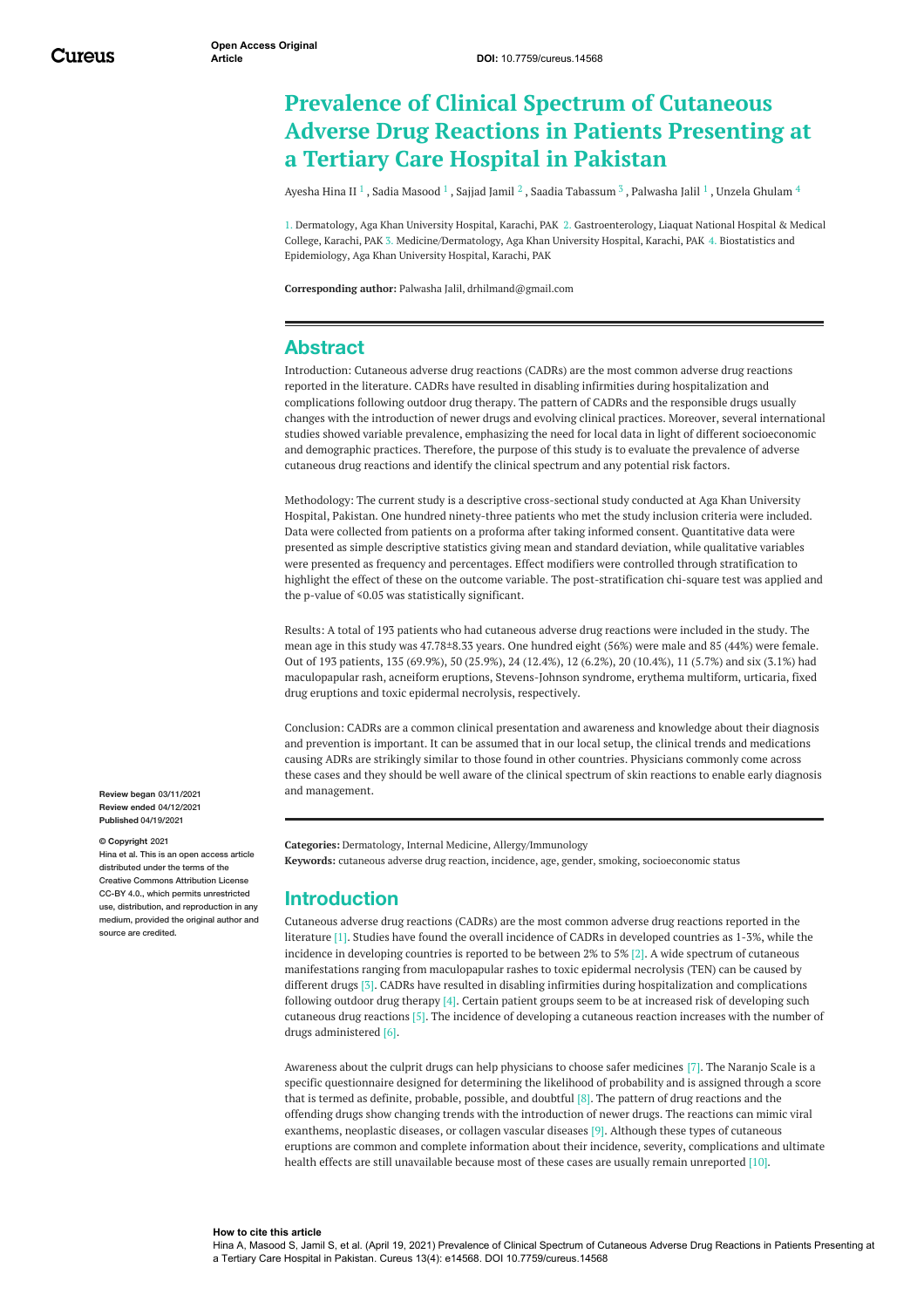<span id="page-3-0"></span>Dermatologists and physicians usually come across many cases of suspected CADRs. Therefore, they should be familiar with different types of skin reactions to enable early diagnosis and prompt withdrawal of the causative drugs to prevent morbidity and mortality [11]. The pattern of CADRs and the responsible drugs usually change with the introduction of newer drugs and evolving clinical practices. Moreover, several international studies showed variable prevalence, emphasizing the need for local data in light of different socioeconomic, demographic, and prescription practices. Therefore, the purpose of this study is to evaluate the prevalence of patients who present with adverse cutaneous drug reactions and also to identify the clinical spectrum and potential risk factors. Currently, there is no local published data available that evaluate these reported cutaneous adverse drug reactions. The incidence and the pattern of the clinical spectrum from this study would give a better understanding of CADRs that would be helpful for local healthcare providers to devise effective management plans for such patients.

### **Materials And Methods**

A descriptive cross-sectional study was conducted at the dermatology outpatient department, Aga Khan University Hospital, Pakistan. The study duration was six months after approval from the ethical review committee (March 2017 to September 2017). The study objectives were to determine the frequency of the clinical spectrum of CADRs and risk factors in patients presenting at a tertiary care hospital, Karachi. The required sample size was 193 using the WHO software, taking the least prevalence of 4.4%, confidence level [CI]=95% and margin of error equal to 2.9%. Patients of all ages and both sexes presenting with cutaneous adverse drug reactions were included. Patients with chronic cutaneous and systemic disorders, using multiple drugs, and who were not willing to participate were excluded. The CADRs were assessed for their causality by performing the Naranjo's algorithm scale [10], and CADRs were graded as highly probable, possible, and definite according to the scale. Informed consent was obtained from all the participants. A detailed history regarding drug intake, cutaneous eruptions, associated systemic symptoms, the time gap between drug intake and skin eruption, duration, and the indication was recorded. A detailed general physical examination, cutaneous examination regarding morphology, pattern, and distribution of eruption was performed. The findings of quantitative variables (age, reaction time, and duration of cutaneous adverse drug reaction) and qualitative variable (gender, socioeconomic, occupation, marital, educational and smoking status, family history, and duration of cutaneous adverse drug reaction was entered in proforma (Figure *[1](#page-1-0)*). As basic descriptive statistics, quantitative data was presented giving mean and standard deviation, and qualitative variables were presented as frequency and percentages. To see the influence of these on the outcome variable, effect modifiers were regulated by stratification. To take a p-value of ≤0.05 as significant, the post-stratification chi-square test was applied.



**FIGURE 1: Relation of frequency of cutaneous adverse drug reactions (CADRs) with age. n=193**

#### **Results**

One hundred ninety-three patients were enrolled in the study period in which 108 patients (56%) were male and 85 (44%) were female. The mean age of the patients was 47.78±8.33 years. (Figure *[1](#page-1-0)*). The duration of adverse drug reactions between drug ingestion and the onset of eruption ranged from less than a day to more than one day. The maculopapular eruption was found to be the most common reaction observed in 135 (69.9%) patients. Out of those, 85 (63%) patients developed adverse drug reactions in less than 24 hours while 50 (37%) patients developed reactions after 24 hours. Fifty (25.9%) cases were of acneiform eruption,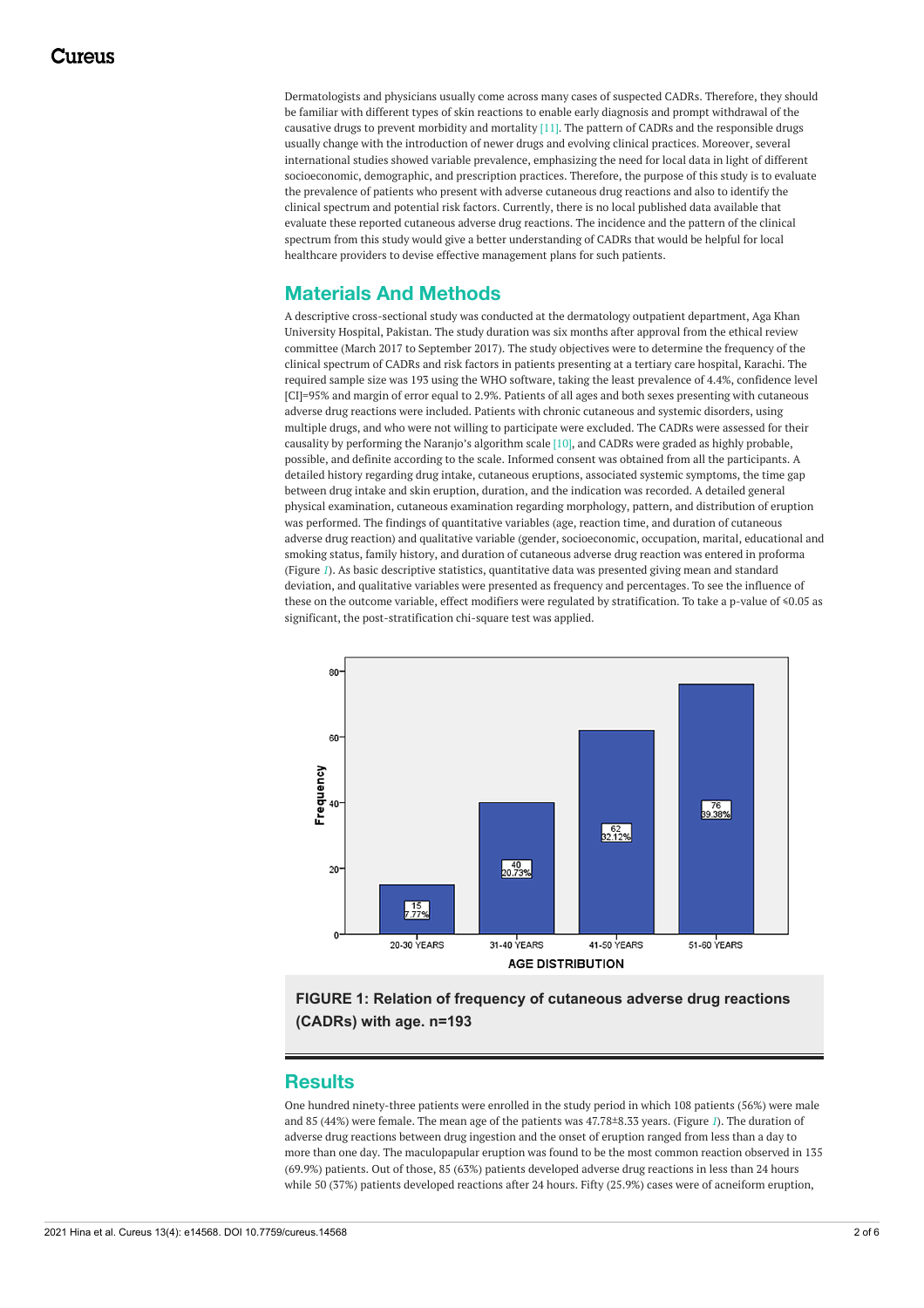24 (12.4%) were of Stevens-Johnson syndrome (SJS), 12 (6.2%) cases were of erythema multiform (EM), 20 (10.4%) cases were of urticaria, 11 (5.7%) cases were of fixed drug reaction (FDE) (Figure *[2](#page-2-0)*, A) and six (3.1%) were of toxic epidermal necrolysis (TEN) (Figure *[2](#page-2-0)*, B&C); 75% of patients with urticaria, EM, and SJS had CADRs in <1 day as compared to FDE which showed the reaction in >1 day in 45.5% of patients. The frequency of CADRs in TEN patients was the same for both as 50% of patients showed adverse drug reaction in <1 day and 50% showed in >1 day (Figure *[3](#page-2-1)*).



**FIGURE 2: A. Fixed drug eruption on limb. B & C, Toxic epidermal necrolysis showing crusting and peeling of skin**



#### **FIGURE 3: Frequency and Duration of Cutaneous Adverse Drug Reactions**

The prevalence of maculopapular rashes was greater in males (73, 54.1%) than in (62, 45.9%) females but there was no association found between maculopapular rash and gender, age, socioeconomic, occupational, marital, and educational status. The results showed a significant association between erythema multiform and SJS with gender and socio-economic status. Furthermore, a correlation was found between marital status and urticaria, while acneiform eruption had a significant relationship with educational status and family history. No such association was found between selected adverse drug reactions with smoking and age (Table *[1](#page-3-0)*). Causality assessment as per the Naranjo algorithm showed that 82 CADRs were probable, 48 were possible, and 63 were definite.

| <b>Variables</b> |      | (%)       | Maculopapular n Acne form Eruption<br>$n$ (%) | Urticaria n<br>(%) | FDE n<br>(%) | EM n<br>(%) | SJS <sub>n</sub><br>(%) | TEN <sub>n</sub><br>(%) |
|------------------|------|-----------|-----------------------------------------------|--------------------|--------------|-------------|-------------------------|-------------------------|
| Gender           | Male | 73 (54.1) | 13 (65)                                       | 05 (45.5%)         | 27 (54)      | 18 (75)     | 10<br>(83.3)            | 03(50)                  |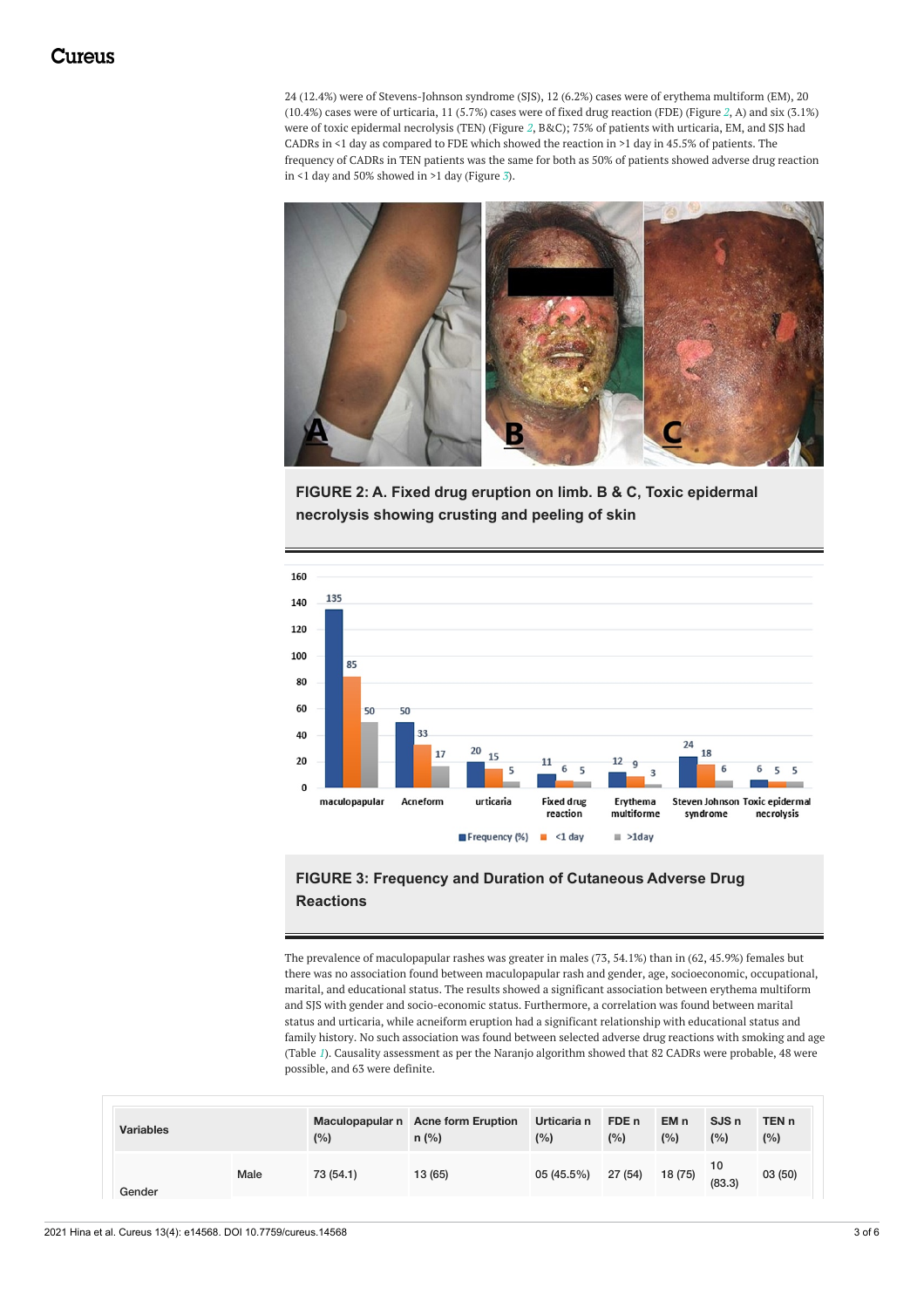### Cureus

|                            | Female          | 62 (45.9)  | 07 (35)   | 06 (54.5) | 23 (46) | 06 (25)      | 02<br>(16.7) | 03 (50)   |
|----------------------------|-----------------|------------|-----------|-----------|---------|--------------|--------------|-----------|
| P-value                    |                 | 0.26       | 0.43      | 0.26      | 0.33    | 0.04         | 0.03         | 0.54      |
|                            | Lower           | 07(5.2)    | 02(10)    | 00(00)    | 03(6)   | 00 (00)      | 00 (00)      | 00(00)    |
| Socioeconomic<br>Status    | Lower<br>Middle | 14 (10.4)  | 01(5)     | 00(00)    | 04(8)   | 03<br>(12.5) | 03 (25)      | 02 (33.3) |
|                            | <b>Middle</b>   | 26 (19.3)  | 03 (15)   | 02 (18.2) | 08 (16) | 00 (00)      | 00 (00)      | 00(00)    |
|                            | Upper<br>Middle | 39 (28.9)  | 06 (30.6) | 04 (36.4) | 17 (34) | 14<br>(58.3) | 08<br>(66.7) | 02 (33.3) |
|                            | Upper           | 49 (36.3)  | 08 (40)   | 05 (45.5) | 18 (36) | 07<br>(29.2) | 01(8.3)      | 02 (33.3) |
| P-value                    |                 | 0.31       | 0.90      | 0.78      | 0.69    | 0.00         | 0.00         | 0.37      |
| <b>Occupational Status</b> | Employed        | 99 (73.3)  | 14 (70)   | 06 (54.5) | 41 (82) | 16<br>(66.7) | 09 (75)      | 05 (83.3) |
|                            | Unemployed      | 36 (26.7)  | 06 (30)   | 05 (45.5) | 09 (18) | 08<br>(33.3) | 03(25)       | 01(16.7)  |
| P-value                    |                 | 0.08       | 0.02      | 0.60      | 0.20    | 0.48         | 0.43         | 0.41      |
| <b>Marital Status</b>      | <b>Married</b>  | 113 (83.7) | 20 (100)  | 09 (81.8) | 43 (86) | 21<br>(87.5) | 11<br>(91.7) | 06 (100)  |
|                            | Unmarried       | 22 (16.3)  | 00 (00)   | 02 (18.2) | 07 (14) | 03<br>(12.5) | 01(8.3)      | 00(00)    |
| P-value                    |                 | 0.51       | 0.37      | 0.02      | 0.57    | 0.37         | 0.40         | 0.33      |
| <b>Educational Status</b>  | Illiterate      | 08 (5.9)   | 01(5)     | 01(9.1)   | 01(2)   | 01(4.2)      | 02<br>(16.7) | 01 (16.7) |
|                            | Primary         | 24 (17.8)  | 04 (20)   | 01(9.1)   | 06 (12) | 04<br>(16.7) | 02<br>(16.7) | 00 (00)   |
|                            | Secondary       | 36 (26.7)  | 02(10)    | 04 (36.4) | 07 (14) | 05<br>(20.8) | 02<br>(16.7) | 01 (16.7) |
|                            | Higher          | 67 (49.6)  | 13 (65)   | 05 (45.5) | 36 (72) | 14<br>(58.3) | 06 (50)      | 04 (66.7) |
| P-value                    |                 | 0.25       | 0.00      | 0.18      | 0.89    | 0.37         | 0.63         | 0.40      |
| <b>Smoking Status</b>      | Smoker          | 84 (62.2)  | 15 (75)   | 06 (54.5) | 33 (66) | 18 (75)      | 09 (75)      | 03 (50)   |
|                            | Non-smoker      | 51 (37.8)  | 05 (25)   | 05(45.5)  | 17 (34) | 06 (25)      | 03(25)       | 03 (50)   |
| P-value                    |                 | 0.23       | 0.45      | 0.21      | 0.34    | 0.32         | 0.17         | 0.36      |
| <b>Family History</b>      | Yes             | 23 (17)    | 03(15)    | 01(9.1)   | 12 (24) | 05<br>(20.8) | 02<br>(16.7) | 01(16.7)  |
|                            | No              | 112 (83)   | 17 (85)   | 10 (90.9) | 38 (76) | 19<br>(79.2) | 10<br>(83.3) | 05 (83.3) |
| P-value                    |                 | 0.26       | 0.04      | 0.62      | 0.46    | 0.58         | 0.30         | 0.64      |

#### **TABLE 1: Socio-demographic representation of cutaneous adverse drug reactions (CADRs) with different variables. n=193**

FDE (fixed drug eruption), SJS (Stevens-Johnson Syndrome), TEN (Toxic Epidermal Necrolysis), EM (Erythema Multiforme)

### **Discussion**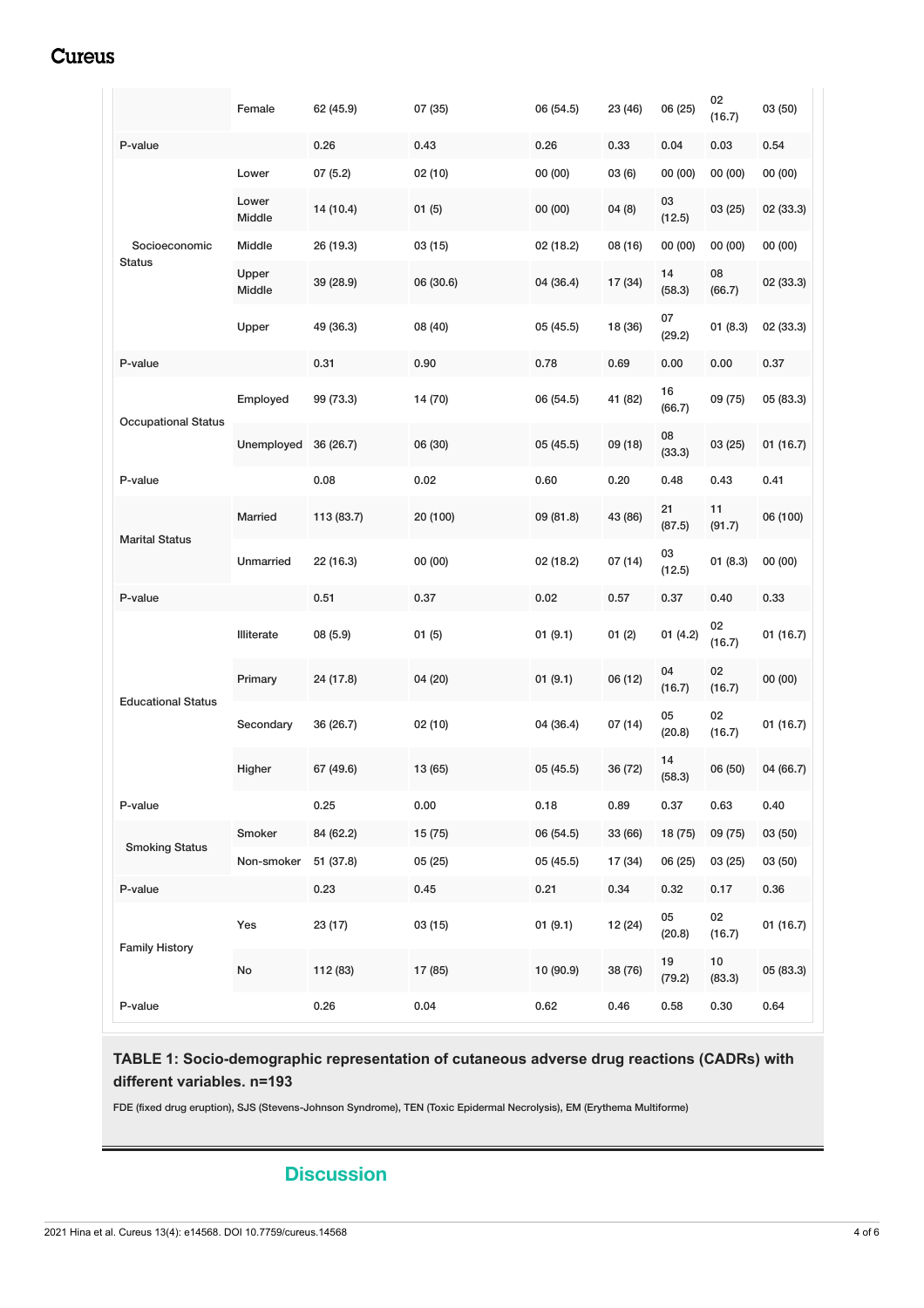Drug reactions are adverse reactions of the body that occur after the drug administration and are not characteristic of the targeted pharmacodynamics impact. The pattern of drug reactions and offending drugs indicates evolving patterns with the advent of newer drugs. Drug reactions are mostly poorly reported and many queries regarding pathogenesis still have to be addressed. Cutaneous drug reactions are one of the most prevalent forms of drug reaction [12]. In developing countries, the prevalence of CADRs varies from 1% to 3% among patients, whereas some studies reported up to 2% to 5% of the inpatients. However, there is a lack of comprehensive data about the clinical spectrum of drug rashes [13]. The inadequacy of data could be attributed to reasons such as diagnostic dilemmas and lack of awareness and resources.

In this study, the males were more prevalent with CADRs than females, which was in accordance with two other studies conducted by Suthar and Desai and Sharma et al.  $[2,14]$ . Most of the patients were in the range of 51-60 years (39.36%) followed by 41-50 years (32.12%), which is comparable with other research results which established similar observations. Their analysis demonstrates that adults between the ages of 20-49 were at the highest risk of drug reactions [15].

In the current study, the most common CADR was maculopapular rash, which accounted for the overall 69.9%. Garg and John in 2015 had a similar finding where maculopapular rash was the commonest type of CADR (48.8%) [16]. The second most common form of CADR in this study was acneiform eruption (25.91%), although in other studies it was reported in 11.3% of patients, similarly one of the studies also observed this in 1.5% to 7.5% [14-17]. This difference may be attributed to the different ways of drug usage and different feature of an ethnic group. Moreover, one of the studies by Ding and Lee [8] reported 28.1% cases were SJS, 5.7% were TEN, 5.3% were urticaria/angioedema and (5.3%) were FDE, which was similar to our finding. In this study, the time intervals during which manifestations appear (lag time) have been recorded. Maculopapular rash, acneiform, SJS, and urticaria were those patterns observed in the patients within 24 hours. This was comparable with other published studies, which reported the mean reaction time of urticaria was 10 hours followed by 21.70 hours of FDE, the mean lag time for urticaria was 35.27 hours, 3.66 days for TEN, and 3.69 days for SJS respectively. As compared to our results, a study by Agrawal and Ghate showed slightly different results of the lag phase of maculopapular rash, acneiform, and EM which took around 5.66, 10, and 5.7 days [18].

Our results show that there is a significant relationship between EM and SJS with gender and socioeconomic. Some studies have demonstrated similar results [19-20]. One of the implications of this study was to focus on acneiform eruption and occupation, the current study results were statistically significant and few previous studies highlighted a similar significant relationship [21-22]. A positive background of the family history with acneiform eruption can be the predictor of CADR and the current study highlights the same relationship [23]. Moreover, a strong statistical relationship was found between acneiform and education, which shows that inadequate knowledge and the impact of false myths have a significant impact on the development of acneiform eruption [24]. In our study, the majority of the patients were smokers but none of the patterns of CADRs show a possible significant correlation with smoking habits and this trend has also been noticed by Vijendera in his study [25]. As compared to the unmarried population, the married population shows a high prevalence of urticaria, and an association was found between marital status and urticaria. Similar results were reported by Lindegard that they also found a statistical correlation between marital status and urticaria and also their married women show more prevalent to urticaria than un-married [26].

The current study highlighted the prevalence of the clinical spectrum of CADR and more studies need to be conducted in the future to assess the magnitude of CADRs in local setups. Besides, long-term patient monitoring and follow-up could not be done in our study. Despite these limitations, the study shows that health care providers should realize the importance of reporting every drug reaction. Due to the emergence of newer drugs, the patterns of CADRs are changing every year. Physicians should have adequate knowledge of ADRs, especially of newer drugs to minimize such events and manage them effectively.

#### **Conclusions**

In dermatology practice, CADRs are a significant clinical entity, and the severity of these drug reactions usually range from mild maculopapular rashes to fatal eruptions like TEN. Cutaneous drug eruptions are caused by a wide variety of agents and these are among the most frequently reported adverse reactions. These drug reactions are responsible for around 3% of all outdoor and hospitalize patients. Dermatologists and primary care physicians regularly come across such cases and they should be aware of the spectrum of skin reactions to enable early diagnosis, withdrawal of the drugs, and management accordingly.

### **Additional Information**

#### **Disclosures**

**Human subjects:** Consent was obtained or waived by all participants in this study. Ethical Review Committee Aga Khan University Hospital, Karachi issued approval 12345. **Animal subjects:** All authors have confirmed that this study did not involve animal subjects or tissue. **Conflicts of interest:** In compliance with the ICMJE uniform disclosure form, all authors declare the following: **Payment/services info:** All